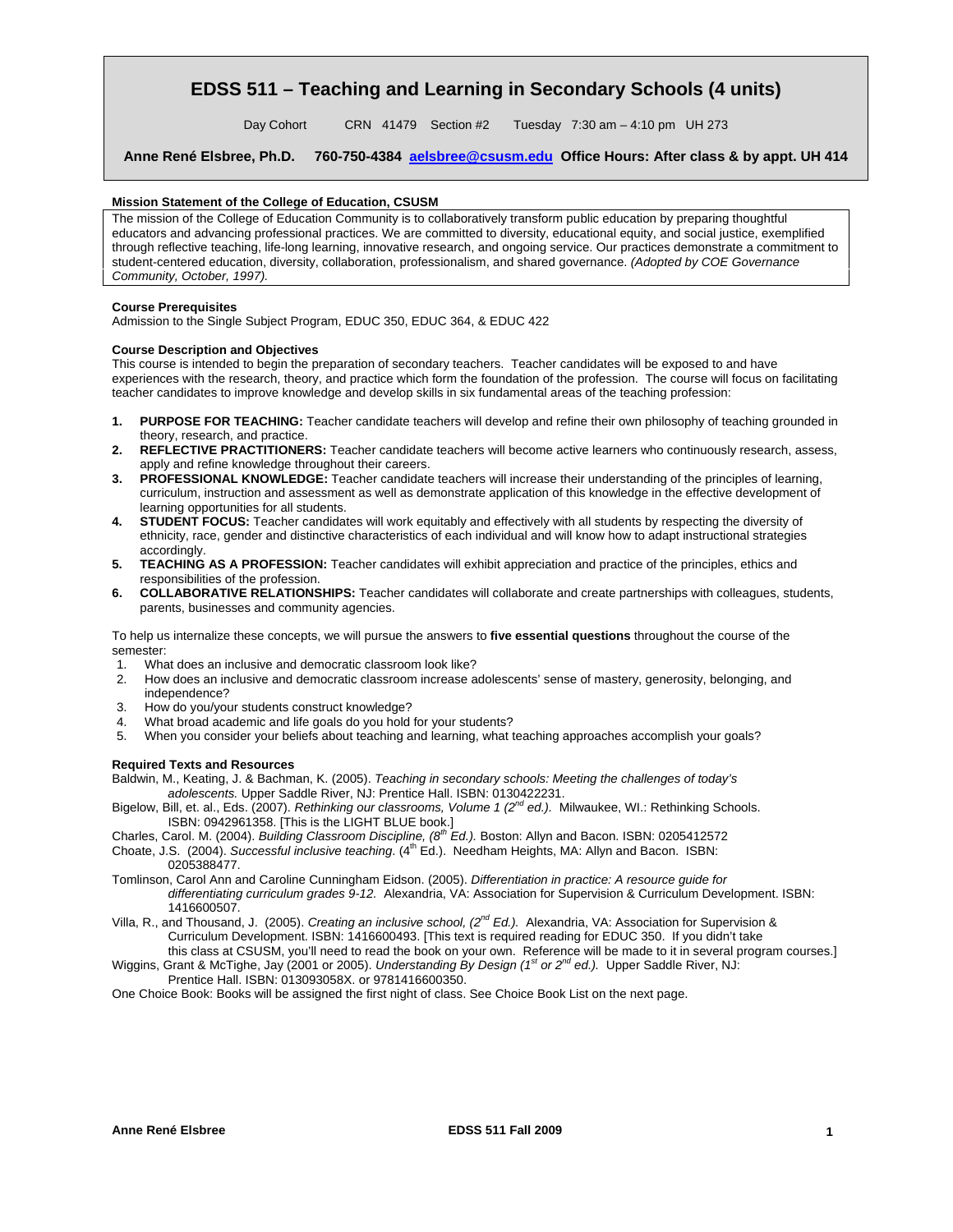#### **Choice Books (One to be chosen in first class.)**

Cusman, (2005). *Fires in the bathroom: Advice for teachers from high school students.* What Kids Can Do, Inc, New York: New Press. ISBN: 1565849965 or 1565849969.

Gardner, Howard. (2007). Multiple Intelligences: New Horizons in Theory and Practice*.* New York: Basic Books. ISBN: 0465047688.

Graves, Donald (2001).*The energy to teach. Portsmouth, NH:* Heinemann. ISBN: 0325003262.

Gruwell, Erin. (1999). *The freedom writers diary*. New York: Doubleday. ISBN: 38549422X.

Keddie, Amanda & Mills, Martin. (2007). *Teaching Boys: Developing classroom practices that work.* Crowns Nest, NSW, Australia: Allen & Unwin. ISBN: 978-1-74175-242-7

Kohn, Alfie. (2006). *Beyond discipline: From compliance to community*. Alexandria, VA: Association for Supervision and Curriculum Development. ISBN: 1416604723.

Marzano, Robert J. (2000). *Transforming classroom grading.* Alexandria, VA: Association for Supervision and Curriculum. ISBN: 0871203839.

McCormick, Patricia. (2001). *Cut.* New York: Push. ISBN: 0439324599.

Pascoe, C.J. (2007). *Dude you're a fag: Masculinity and sexuality in high school.* Berkeley, CA: UC Press. ISBN: 978-0- 520-25230-1.

Pipher, Mary. (1995). *Reviving Ophelia: Saving the selves of adolescent girls.* New York: Ballantine Books. ISBN: 1594481881.

Picoult, Jodi. (2007). *Nineteen minutes.* New York: Washington Square Press. ISBN: 978-0-7434-9673-5

Tanenbaum, Leora. (2000). *Slut!: Growing up female with a bad reputation.* Harper Paperbacks. ISBN: 978-0060957407

#### **Other Texts Worth Reading Early in Your Career**

Borich, Gary D. (2007). *Observation skills for effective teaching.* (5<sup>th</sup> ed.). Upper Saddle River, NJ: Prentice-Hall. [Shared with EDSS 530.]

Fried, Robert L. (1995).*The Passionate Teacher*. Boston, MA: Beacon Press.

Nelson, J., Lott, L., & Glenn, H.S. (1997).*Positive Discipline in the Classroom* (2nd ed.). Rocklin, CA: Prima Publishing.

Palmer, Parker. (1998).*The Courage to Teach.* SF: Jossey-Bass.

Turnbull A., Turnbull, R. & Wehmeyer, M.L. *Exceptional Lives: Special Education in Today's Schools, 5th Ed*. Upper Saddle River, New Jersey:

Pearson, Merrill Prentice Hall. [Used as a resource in class to create strategy matrix.]

Wong, H. & Wong. R. (2004). *First days of school: How to be an effective teacher.* CA: Harry Wong Publications.

#### **Helpful Websites for Educators**

|                                                                  | CAST Universal Design for Learning: Differentiated Instruction | http://www.cast.org/publications/ncac/ncac_diffinstruc.html  |  |  |
|------------------------------------------------------------------|----------------------------------------------------------------|--------------------------------------------------------------|--|--|
| Enhancing Learning with Technology: Differentiating Instruction  |                                                                | http://members.shaw.ca/priscillatheroux/differentiating.html |  |  |
| Technology and Differentiated Instruction Web Resources          |                                                                | http://k12.albemarle.org/Technology/DI/                      |  |  |
| OSBI Toolkit 9 Differentiated Instruction Using the Grow Network |                                                                | http://sbci.cps.k12.il.us/professional.html                  |  |  |
| Differentiation of Instruction in the Elementary Grades          |                                                                | http://www.ericdigests.org/2001-2/elementary.html            |  |  |
| What is Differentiated Instruction?                              |                                                                | http://www.readingrockets.org/print.php?ID=154               |  |  |
| <b>Rethinking Schools</b>                                        | http:///www.rethinkingschools.org                              |                                                              |  |  |
| Teaching Tolerance                                               | http://www.tolerance.org                                       |                                                              |  |  |

#### *More website resources are provided in the lesson and unit planning instruction.*

#### **Course Requirements**

Education Weekly http://www.edweek.org

original, clear and error-free is a priority for the College of Education. Teacher education is a professional preparation program. It is expected that teacher candidates will come to class prepared to discuss the readings, submit required assignments, and participate in class activities. Teacher candidates are expected to adhere to academic honesty and integrity, standards of dependability, confidentiality and writing achievement. Because it is important for teachers to be able to effectively communicate their ideas to students, parents, colleagues, and administrators, writing that is

It is expected that work will be turned in on time. Please discuss individual issues with the instructor. Points will be deducted if assignments are submitted late. *Half credit for any late assignments turned in within one week of the original due date. No assignments will be accepted after one week.* An extra credit assignment is available for teacher candidates that have not missed any class sessions and the extra credit assignment is due week 5.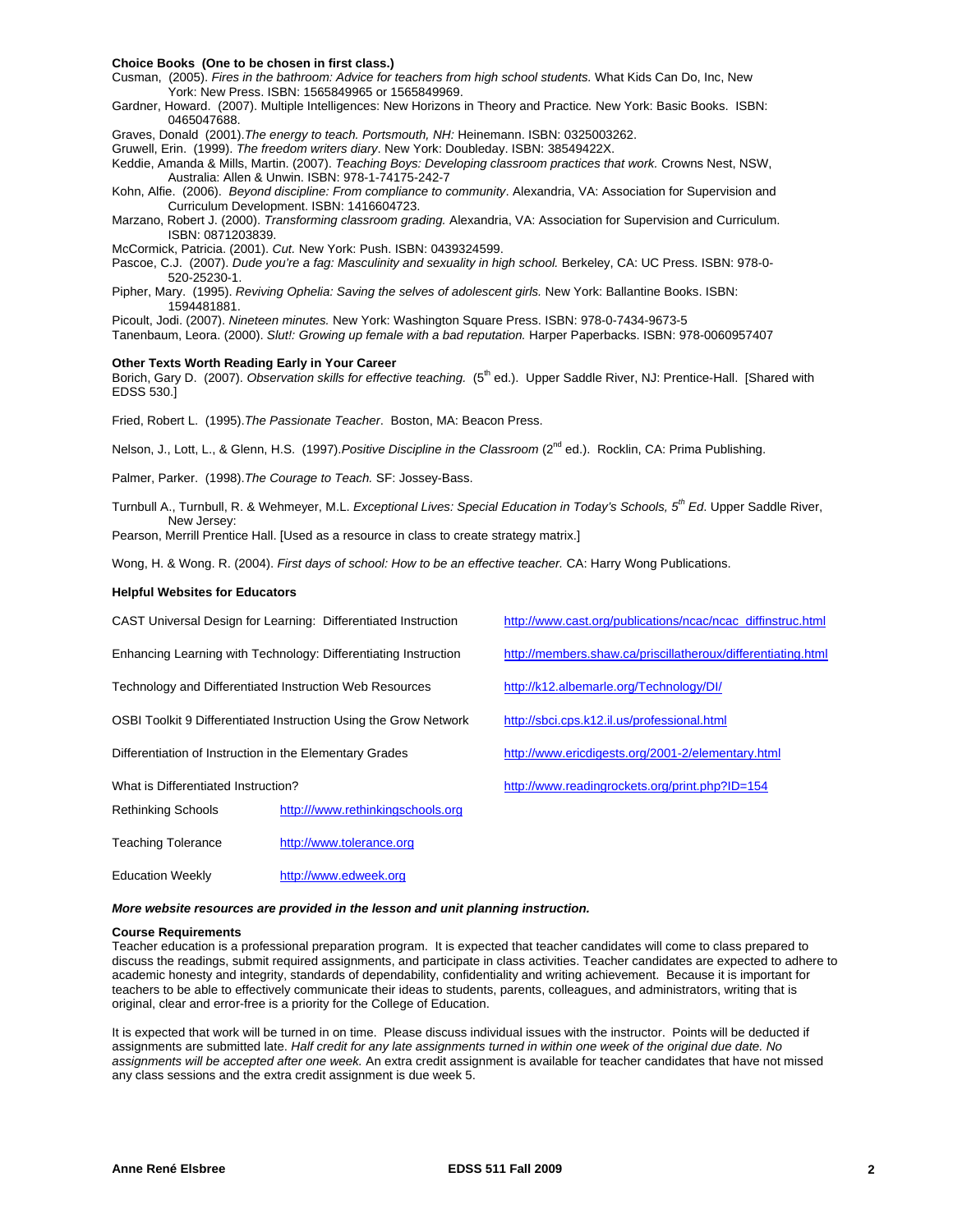#### **Authorization to Teach English Learners**

This credential program has been specifically designed to prepare teachers for the diversity of languages often encountered in California public school classrooms. The authorization to teach English learners is met through the infusion of content and experiences within the credential program, as well as additional coursework. Teacher candidates successfully completing this program receive a credential with authorization to teach English learners. *(Approved by CCTC in SB 2042 Program Standards, August 02.)* 

#### **Teacher Candidate Learning Outcomes**

Teacher Candidates will be required to complete a Teaching Performance Assessment, show proof of Teacher Performance Expectations using Taskstream and complete critical assessment tasks- specific assignments for this course. It is the teacher candidates responsibility to understand expectations and complete assignments by stated due dates.

#### **California Teacher Performance Assessment (CalTPA)**

Beginning July 1, 2008 all California credential candidates must successfully complete a state-approved system of teacher performance assessment (TPA), to be embedded in the credential program of preparation. At CSUSM this assessment system is called the CalTPA or the TPA for short.To assist your successful completion of the TPA a series of informational seminars are offered over the course of the program. TPA related questions and logistical concerns are to be addressed during the seminars. Your attendance to TPA seminars will greatly contribute to your success on the assessment. Additionally, COE classes use common pedagogical language, lesson plans (lesson designs), and unit plans (unit designs) in order to support and ensure your success on the TPA and more importantly in your credential program. The CalTPA Candidate Handbook, TPA seminar schedule, and other TPA support materials can be found on the COE website provided at the website provided: http://www.csusm.edu/coe/CalTPA/ProgramMaterialsTPA.html

Assignments for EDSS 511 can assist teacher candidates in preparing for Teaching Performance Assessment (TPA) Task 1.

Task 1: Principles of Context-Specific and Developmentally Appropriate Pedagogy

- Case Study 1: Developmentally appropriate pedagogy
- Case Study 2: Assessment practices
- Case Study 3: Adaptation of content-specific pedagogy for English Learners, and
- Case Study 4: Adaptation of content-specific pedagogy for students with special needs.

 *Assessment*, click on *Work Area/DRF*, then click on *Task 1*, then find your *Subject Area Worksheet.* This worksheet has all the To access the CalTPA Task 1 go to www.taskstream.com. Click on *My Programs*, then look for *CA-Teaching Performance*  information needed to do Task 1.

#### **Teacher Performance Expectation (TPE) Competencies**

This course is designed to help teachers seeking the Single Subject Credential to develop the skills, knowledge, and attitudes necessary to assist schools and districts in implementing an effective program for all students. The successful candidate must be able to demonstrate their understanding and ability to apply each of the TPE's, that is, merge theory and practice in order to realize a comprehensive and extensive educational program for all students. Failure to meet a minimum competence in any of the TPE's by the completion of the program will prevent the acquisition of the Single Subject Credential. A full-text version of the TPE descriptions can be downloaded from the CoE webpage: www.csusm.edu/COE. All of the TPE's are addressed in this course, the bold font TPEs will receive more emphasis. You will submit a reflective response to TPE 6D.

#### **Primary Emphasis**

TPE 3 - Interpretation and Use of Assessments

TPE 4 - Making Content Accessible

- **TPE 6c Developmentally Appropriate Practices in Grades 9 -12\*** 
	- *Understanding important characteristics of the learners*
	- *Designing instructional activities*
- *Providing developmentally appropriate educational experiences*
- **TPE 6d Developmentally Appropriate Practices for Special Education\*** 
	- *Articulating rationale for inclusive education for all students*
	- *Understanding and applying principles of universal design to differentiate instruction*
	- *Developing modifications and adaptations in curriculum assessment and instruction for students with special needs*
	- *Understanding of roles and responsibilities as members of SST & IEP Teams*
	- *Collaborating with others to plan, teach and assess students with special characteristics*
- TPE 8 Learning about Students
- **TPE 9 Instructional Planning\*** 
	- *Establishing academic learning goals*
	- *Connecting academic content to the students backgrounds, needs, and abilities*
	- *Selecting strategies/activities/materials/resources*
- TPE 11 Social Environment
- TPE 12 Professional, Legal, and Ethical Obligation
- TPE 15 Social Justice and Equity

#### **Secondary Emphasis**

TPE 1B – Subject-Specific Pedagogical Skills for Single Subject Teaching Assignments

- TPE 5 Student Engagement
- TPE 7 Teaching English Language Learners
- TPE 10 Instructional Time

TPE 13 - Professional Growth

## Anne René Elsbree **Anne René Elsbree Business EDSS 511 Fall 2009** 3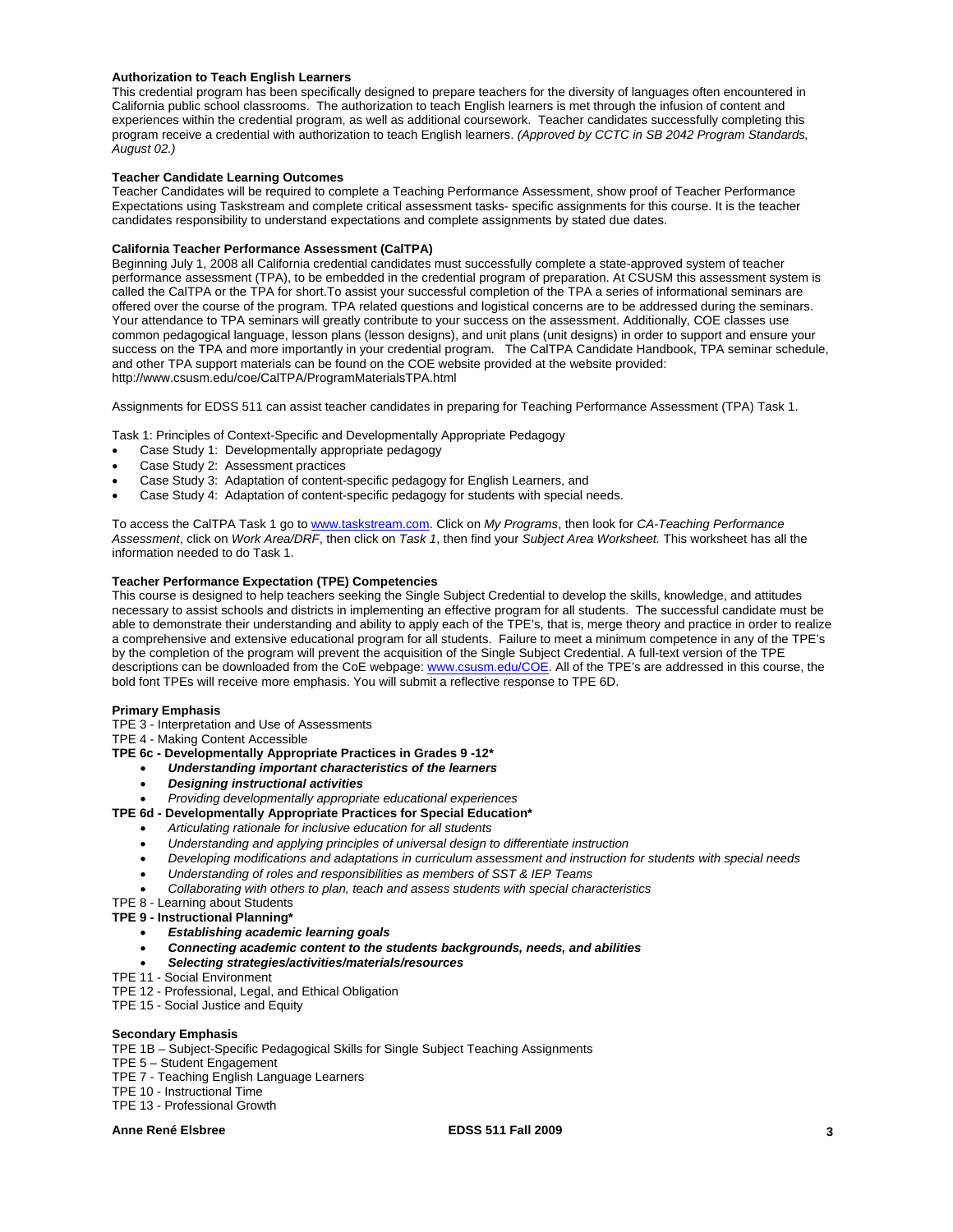## TPE 14 - Educational Technology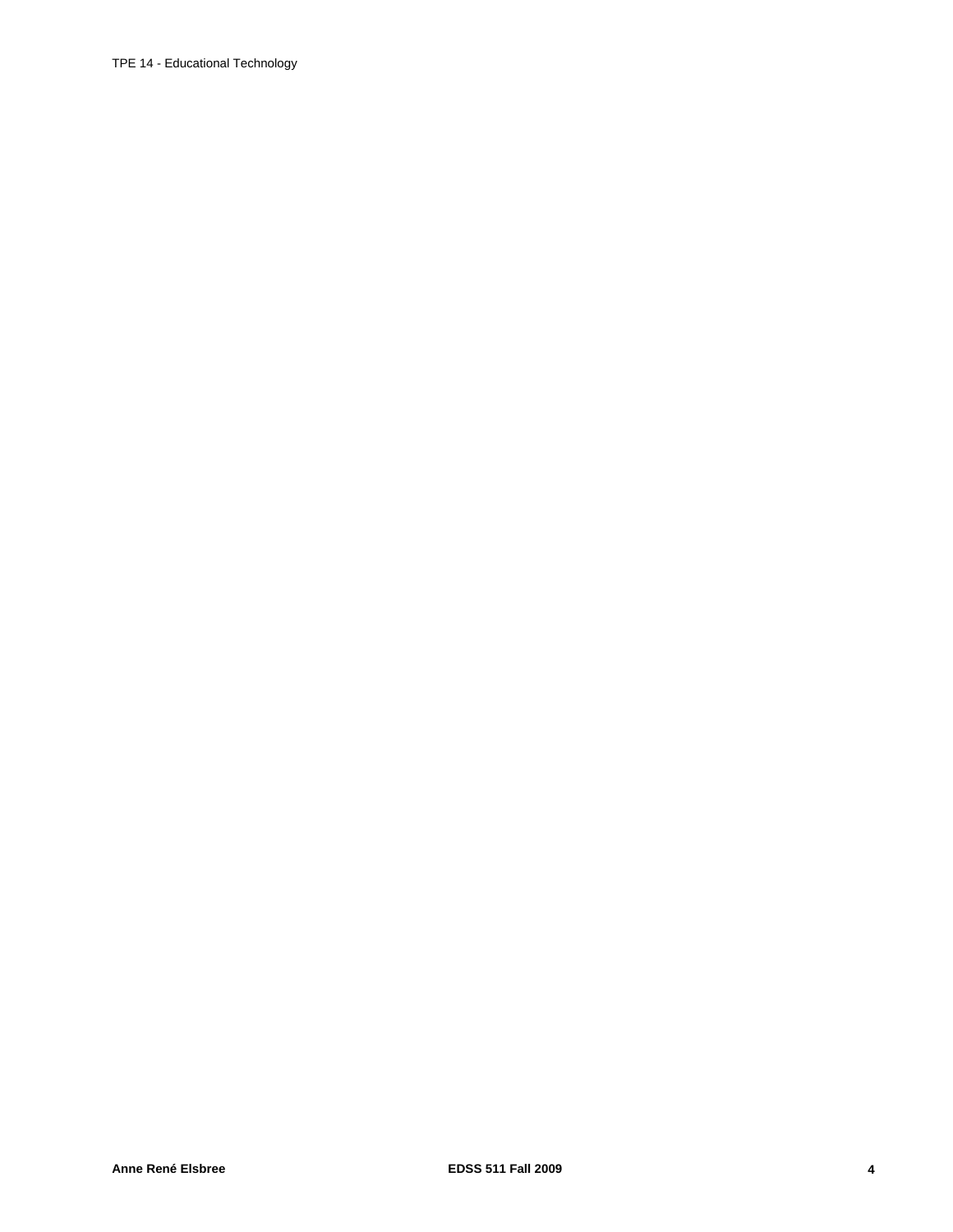#### **College of Education Attendance Policy**

 possible. *(Adopted by the COE Governance Community, December, 1997.)* Due to the dynamic and interactive nature of courses in the College of Education, all teacher candidates are expected to attend all classes and participate actively. At a minimum, teacher candidates must attend more than 80% of class time, or s/he may not receive a passing grade for the course at the discretion of the instructor. Individual instructors may adopt more stringent attendance requirements. Should the teacher candidate have extenuating circumstances, s/he should contact the instructor as soon as

#### **Instructor Application of the Policy**

For this course attendance at all classes is essential to receiving credit for intermediate assessments and involvement in discussions of readings. A minimum grade of C+ is required in EDUC 511 to qualify as part of the credential requirement. Absences and late arrivals/early departures will affect the final grade. **If more than three hours is missed, the highest possible grade that can be earned is a "C+".** If extenuating circumstances occur, the teacher candidate should contact the instructor as soon as possible to make appropriate arrangements.

The following individual penalties will be assessed for absences:

- Three (3) points will be deducted for each hour absence or portion of an hour absence; this includes tardiness and early departures.
- Half credit for any late assignments turned in within one week of the original due date.
- No assignments will be accepted after one week.
- No credit for the intermediate assessment for that days work (reading responses, role-plays, presentations…)
- 1 make up assignment will be accepted for a three-hour (or portion of 3 hours) absence assignment is due 1 week after absence. Make Up Assignment must be negotiated with instructor. Make up assignments are due within one week of absence.
- The extra credit assignment is available for teacher candidates that have not missed any class sessions and the extra credit assignment is due the third to last class session (Session 6). Extra Credit/Make-Up Assignment Options include: Cooperating Teacher Interview, Bulletin Board, Teacher Movie Review, Teacher Interview, Observation Report and/or directorships (range 0-9 points).

#### **Teacher Candidates with Disabilities Requiring Reasonable Accommodations**

Teacher candidates with disabilities who require reasonable accommodations must be approved for services by providing appropriate and recent documentation to the Office of Disable Student Services (DSS). This office is located in Craven Hall 5205, and can be contacted by phone at (760) 750-4905, or TTY (760) 750-4909. Teacher candidates authorized by DSS to receive reasonable accommodations should meet with their instructor during office hours or, in order to ensure confidentiality, in a more private setting.

#### **All University Writing Requirement**

The writing requirement of 2500 words will be met through reading responses, teacher interview, strategy matrix, lesson plan and unit plans.

#### **CSUSM Academic Honesty Policy**

"Students will be expected to adhere to standards of academic honesty and integrity, as outlined in the Student Academic Honesty Policy. All written work and oral presentation assignments must be original work. All ideas/materials that are borrowed from other sources must have appropriate references to the original sources. Any quoted material should give credit to the source and be punctuated with quotation marks.

Teacher candidates are responsible for honest completion of their work including examinations. There will be no tolerance for infractions. If you believe there has been an infraction by someone in the class, please bring it to the instructor's attention. The instructor reserves the right to discipline any student for academic dishonesty in accordance with the general rules and regulations of the university. Disciplinary action may include the lowering of grades and/or the assignment of a failing grade for an exam, assignment, or the class as a whole."

Incidents of Academic Dishonesty will be reported to the Dean of Students. Sanctions at the University level may include suspension or expulsion from the University.

#### **Plagiarism**

As an educator, it is expected that each teacher candidate will do his/her own work, and contribute equally to group projects and processes. Plagiarism or cheating is unacceptable under any circumstances. If you are in doubt about whether your work is paraphrased or plagiarized see the Plagiarism Prevention for Students website http://library.csusm.edu/plagiarism/index.html. If there are questions about academic honesty, please consult the University catalog.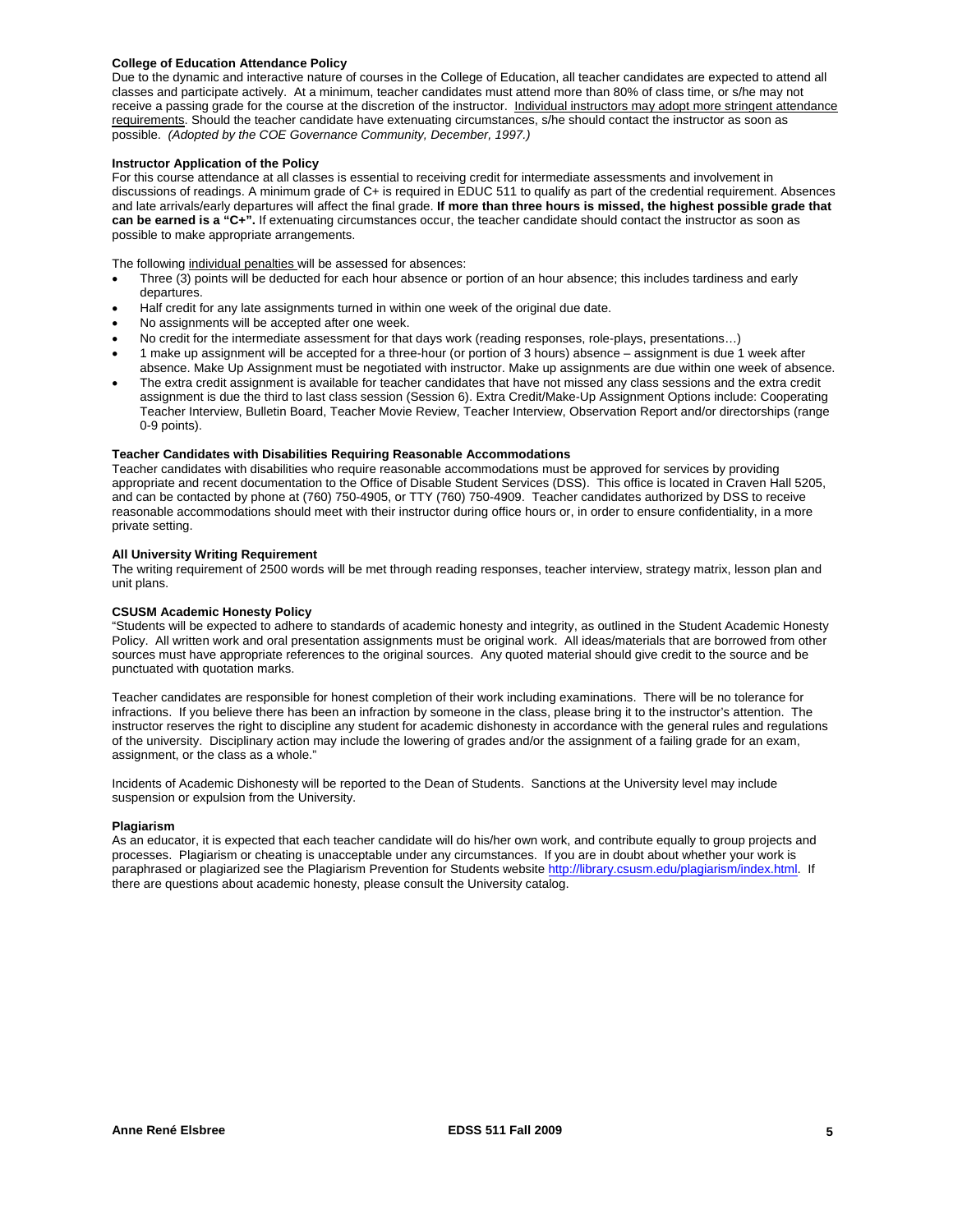#### **Use of Technology**

Teacher Candidates are expected to demonstrate competency in the use of various forms of technology (i.e. word processing, electronic mail, WebCT6, use of the Internet, and/or multimedia presentations). Specific requirements for course assignments with regard to technology are at the discretion of the instructor. Keep a digital copy of all assignments for use in your teaching portfolio. All assignments will be submitted online, and some will be submitted in hard copy as well. Details will be given in class.

#### **WebCT**

This course will have an online component using WebCT6. We will go over use in class the first week.

#### **Electronic Communication Protocol**

Electronic correspondence is a part of your professional interactions. If you need to contact instructor or other teacher candidates, email is often the easiest way to do so. It is my intention to respond to all received e-mails in a timely manner. Please be reminded that electronic correspondences are a very specific form of communication, with their own form of nuances, meanings, and etiquette. For instance, electronic messages sent with all upper case letters, major typos, or slang, often communicates more than the sender originally intended. With that said, please be mindful of all electronic messages you send, to your colleagues, to faculty members in the College of Education, or to persons within the greater educational community. All electronic messages should be crafted with professionalism and care.

#### **Things to consider**:

- Would I say in person what this e-mail specifically says?
- How could this e-mail be misconstrued?
- Does this e-mail represent my highest self?
- Am I sending this e-mail to avoid a face-to-face conversation?

In addition, if there is ever a concern with an email I send to you, let's talk in person so we can correct any confusion.

#### **CSUSM Furlough**

Due to the devastating effects of current budget crisis in California, I have been furloughed nine days each semester of this academic year, representing a 9.23% reduction in both workload and compensation. A furlough is an unpaid day off on a faculty member's regularly-scheduled workday. In order to satisfy legal and ethical requirements of the California Labor Code, I am required to submit formal certification that I will not work on my furlough days. I am prohibited from teaching, conducting scholarly research, consulting with students, responding to email or voicemail, providing assignment feedback, or participating in any CSU work-related activities on my furlough days. Furlough dates vary by professor; my Fall 2009 Semester furlough dates are September 14 & 21, October 5 & 20, November 5, 12, 24 & 25 & December 4.

The CSU faculty agreed to take furlough days in order to preserve jobs for as many CSU employees as possible, and to serve as many students as possible, in the current budget crisis. The agreement that governs faculty furloughs acknowledges that "cuts of this magnitude will naturally have consequences for the quality of education that we can provide." Within the furlough context, I will make every effort to support your educational experience at CSUSM. Visit CSUSM Budget Central

[http://www.csusm.edu/budgetcentral/] to learn about the state budget crisis and how it impacts your educational opportunities. To avoid the continued loss of higher education availability in California, exercise your right to voice an opinion. Contact information for state legislators and the governor are provided at Budget Central.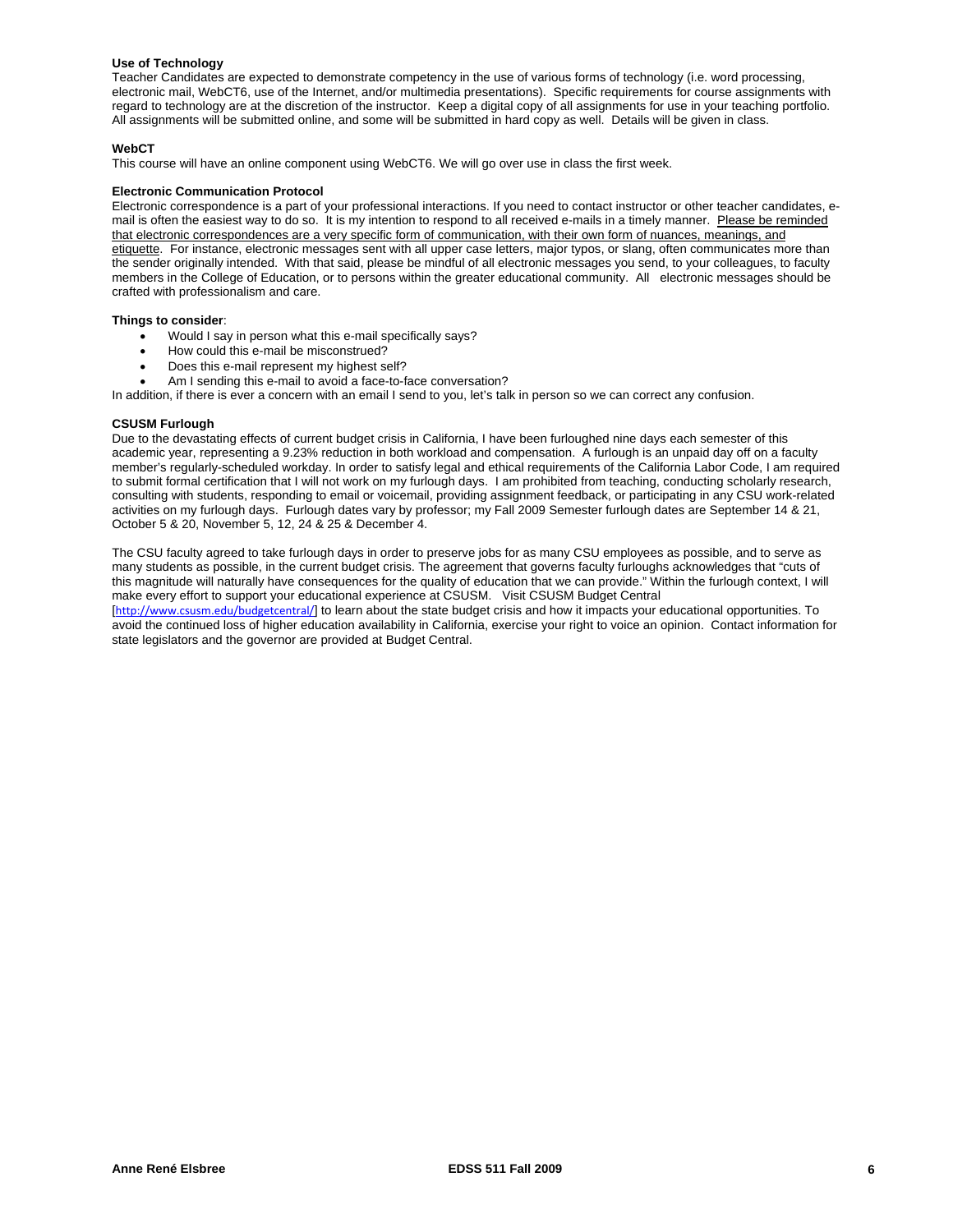Introduction to EDSS 511 Assignments – 100 points possible

#### **Reading Responses/Participation – 1 point each for a total of 15 points**

Critical, engaged discussion will make this a richer class for all of us. In preparation for this kind of thoughtful discourse, you will be responsible for reading and responding to a variety of texts in a variety of ways. Reading response methods will be introduced and explained in class. The goal of all responses is to help you better contemplate, organize, and understand your reading and to be better prepared for thoughtful discussion. If your responses cease to function in these ways and seem to be "busy work" then you need to adjust what you're doing. Seek alternative ways of responding in order to meet the goal—it is your responsibility to make the work worthwhile. Ask for help if you need it. Come to class prepared to participate fully, using your reading responses as a "jumping off" point. See rubric for more detail.

#### **Lesson Design Plan - 10 points**

The *Single Subject Lesson Design Format* is for daily lesson planning and will be required by your supervisor for clinical practice (student teaching). This lesson design format includes: *title, curriculum area, grade level, materials, content and ELD standards, learning goals/objectives, assessment, steps of instruction (both instructional strategies & student activities – into, through & beyond), differentiation (whole class/individual student info and differentiation strategies) and rationale.* This lesson design format is similar to the format used for the Teaching Performance Assessments. A template is on WebCT. This assignment prepares you for TPA Task 1 Case Studies 1, 3 & 4.

#### **Cooperating Teacher Interview - 5 points**

Communication with your cooperating teacher is essential for success. This interview assignment has 15 questions to get you started. Add 5 questions of your own to make it fit your needs. Make an appointment to meet with your cooperating teacher to discuss expectations in the first two weeks of semester. Consider giving a copy of the questions to your cooperating teacher ahead, so he/she has time to prepare. In addition use the induction plan as a basis for the conversation. The detail of your responses will determine the number of points you earn.

#### **Draft Unit & Assessment Plan Evaluation - 10 points**

To assist the development on your unit plan, you will bring a draft to session 3, evaluate the assessment of the unit objectives and standards, and make necessary changes to strengthen the unit. This assignment will assist you to prepare for TPA Task 1 Case Study 2.

### **Differentiation Strategy Matrix - 5 points**

You will research differentiation strategies for students that are eligible for special education according to the state and federal criteria (thirteen categories). Based on your research, you will collaboratively create a master matrix that will include information about the special education category, eligibility criteria, environmental, curricular, instructional, and assessment differentiations strategies. See sample matrix and rubric.

#### **Classroom Management Plan & Strategy List - 10 points**

This assignment has 2 parts: a management plan and a list of strategies.

The *management plan* is a written description for preventive, supportive and corrective management. Identify a minimum of 4 actions for each area. Include in the description how your plan reflects your philosophy. Cite the discipline theorists from C.M. Charles' *Building Classroom Discipline* that are informing your strategies. Use APA style for all citations: (Author, date, p. #). Minimum of 2 pages.

In addition you will create a *management strategy list* for easy reference and review. For example: strategies for grouping, transitions, attention getting, roll taking and homework collection. Each plan will be graded based on organization, variety of strategies and rich detail provided for reference. Minimum of 10 strategy lists.

#### **Student Study Team (SST) - 5 points**

You will participate in a group role-play modeling the SST process. Preparation for this assignment will take place in and outside of class. You will write a reflective response (TPE 6D) to articulate what you learned and what you still need to learn about SST meetings. You must be in class to earn credit for this assignment.

#### **Unit Plan - 25 points**

You will develop a thematic unit plan which will include: *class and unit context, facts about learners (whole class information, individual student information and differentiation strategies), unit rationale, enduring understandings, essential questions, summative assessment, unit objectives, complete plan for unit assessments (diagnostic/formative/summative and include a rubric), standards (content & ELD), into, through (Unit Calendar), beyond, materials/resources, lesson plans, self-reflection of process and rubric with self assessment.* It is suggested to consult with a practicing teacher in your content area—preferably one who views planning as a serious part of his/her professional responsibilities. A unit plan will also be due in other courses - you are welcome to use the same unit for all as long as you meet the criteria for each course. The focus on this assignment is the comprehensive nature of curriculum design as well as differentiation strategies in long term planning. This assignment prepares you for TPA Task 1 Case Study 2.

#### **Teacher Disposition Self-Evaluation - 5 points**

See full description of professional and responsible teacher behavior and work habits on WebCT.

#### **Choice Book Presentation - 10 points**

While reading this book, you will keep a series of notes (margin notes/annotations, post-it notes in the book, separate paper notes, etc.) that you can use for later discussion, both on-line and face-to-face, with your colleagues who have read the same book. When meeting face-to-face, you will complete one specified "literature circle role" for each assigned section of reading (ex: summarizer, connector, etc.). You will write a reflection on the group process. As a final product, your group will do a poster presentation. Each presentation will include:

- 1 page handout (with APA style book reference, key concepts & book review)
- Presentation Visuals (poster and props).

Literature Circle guide and tools are available on WebCT.

### **Anne René Elsbree EDSS 511 Fall 2009 7**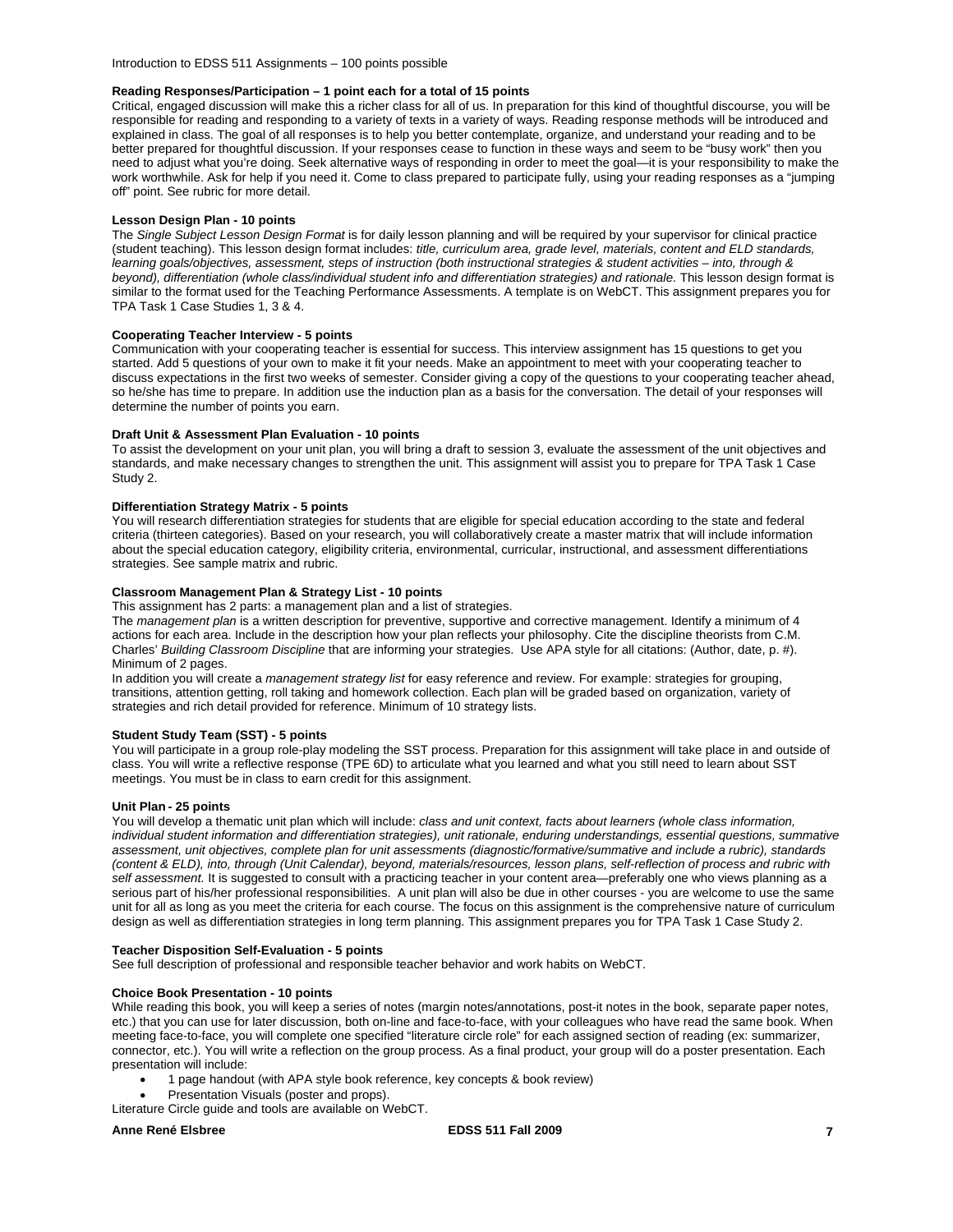## **Day Cohort Tentative Class Schedule**

| Session        | <b>Topics</b>            | <b>Readings &amp; Assignments Due</b>                                                                                                        |
|----------------|--------------------------|----------------------------------------------------------------------------------------------------------------------------------------------|
| 1              | Inclusive &              | Read                                                                                                                                         |
|                | Democratic               | Syllabus - Prepare for a syllabus quiz.<br>$\bullet$                                                                                         |
| Day 9/1        | Teaching                 | Single Subject Handbook (Read prior to class.)<br>$\bullet$                                                                                  |
|                |                          | Choate Chapter 1 (Read in Class)<br>$\bullet$                                                                                                |
|                |                          | Wiggins & McTighe's Understanding by Design Table of Contents, Intro & Chs 1-2 (Read in<br>$\bullet$                                         |
|                |                          | Class)                                                                                                                                       |
|                |                          | Lesson Plan Essential PPT & Where I Come From Lesson (Read online in Class)<br>$\bullet$                                                     |
|                |                          | Baldwin, Keating and Bachman text Ch. 1 & 2 (Read in Class)<br>$\bullet$                                                                     |
|                |                          | As you work to create an inclusive and democratic classroom - what are the implications of the                                               |
|                |                          | biological, psychological, social, and ethical development of adolescents (pp.40-47).                                                        |
|                |                          | <b>Assignments</b>                                                                                                                           |
|                |                          | Reading Response 1(RR1): Syllabus Quiz                                                                                                       |
|                |                          | Reading Response 2: How will you create a democratic & inclusive class? BKB p. 40-47 Write<br>$\bullet$                                      |
|                |                          | a paragraph about the implications of the biological, psychological, social, and ethical<br>development of adolescents for you as a teacher? |
|                |                          | <b>Purchase Books</b><br>$\bullet$                                                                                                           |
|                |                          | Register for Taskstream<br>www.taskstream.com<br>$\bullet$                                                                                   |
|                |                          | <b>Attend Clinical Practice Seminar</b>                                                                                                      |
|                |                          | Dress professionally for Clinical Practice Seminar – Sept. 1<br>$\circ$                                                                      |
|                |                          | Bring to Clinical Practice Seminar 4 folders with the following items: letter of<br>$\circ$                                                  |
|                |                          | introduction,                                                                                                                                |
|                |                          | 1-page educational resume, transcripts, and photo.                                                                                           |
|                |                          | Prep for Lesson Plan Writing. Chose one standard to write a lesson plan. Come to class with                                                  |
|                |                          | an idea for the objective, student activity and assessment.                                                                                  |
| $\overline{2}$ | Instructiona             | Read (Before Class)                                                                                                                          |
|                | I Planning &             | Choice Book<br>$\bullet$                                                                                                                     |
| Day 9/8        | Teaching                 | Literature Circle Instructions<br>$\bullet$                                                                                                  |
|                | Respons-                 | Baldwin/Keating/Bachman Chapter 8 (Ed Philosophy)<br>$\bullet$                                                                               |
|                | ibilities                | Revisit Philosophies from Grant & Gillette Text from EDUC 350<br>$\bullet$                                                                   |
|                |                          | Wiggins & McTighe's Understanding by Design Chapters 3-6<br>$\bullet$                                                                        |
|                |                          | Bigelow p. 10-40, 95-96, 158-160, & 173-174 (Social Justice Oriented Readings)<br>$\bullet$                                                  |
|                |                          | Understanding by Design (UbD) PPT On WebCT<br>$\bullet$                                                                                      |
|                |                          | Lesson Plan Essential PPT On WebCT<br>$\bullet$                                                                                              |
|                |                          | Lesson Planning Instructions On WebCT<br>$\bullet$                                                                                           |
|                |                          | TPA Task 1 on www.taskstream.com                                                                                                             |
|                |                          | <b>Assignments Due</b>                                                                                                                       |
|                |                          | Lesson Design (Bring electronic draft, you will have time to make revisions in class.)<br>٠                                                  |
|                |                          | Print off and bring Literature Circle Instructions<br>$\bullet$                                                                              |
|                |                          | RR2: Putting it into Practice<br>٠<br>Respond to the 4 bulleted questions in Baldwin, Keating, & Bachman                                     |
|                |                          | 8.2 Activity: Putting It into Practice on p. 191                                                                                             |
|                |                          | RR3: Fill in Philosophy Chart on WebCT to help you see what actions reflect your philosophy.<br>٠                                            |
|                |                          | RR4: Understanding by Design (Wiggins & McTighe)                                                                                             |
|                |                          | Define the definition of Enduring Understandings ad Essential Questions & identify what the                                                  |
|                |                          | Enduring Understandings and Essential Questions will be for your Lesson Design.                                                              |
|                |                          | <b>RR5: Teaching Strategies</b>                                                                                                              |
|                |                          | What are some classroom strategies and activities that you will use from the Bigelow articles?                                               |
| 3              | Understand               | Read (Before Class)                                                                                                                          |
|                | ing by                   | Wiggins & McTighe's Understanding by Design Chapters 7-13 & Appendix                                                                         |
| Day            | Design,                  | Baldwin, Keating, & Bachman Ch 3, 4 & 5<br>$\bullet$                                                                                         |
| 9/15           | Multiple                 | "Courage for the Discouraged" article from WebCT                                                                                             |
|                | Intelligence<br>s & True | Bigelow p. 41-54 & 165-166 (Discipline)<br>$\bullet$                                                                                         |
|                | Colors                   | Lesson Plan Template<br>٠                                                                                                                    |
|                |                          | Read Thoroughly TPA Task 1: Case Study 1 & 2                                                                                                 |
|                |                          | <b>Assignments Due</b><br>Cooperating Teacher Interview                                                                                      |
|                |                          | Draft Unit Plan with Assessment Plan Evaluation (Bring a paper & electronic draft to class.)<br>$\bullet$                                    |
|                |                          | <b>RR6: Instructional Strategies</b>                                                                                                         |
|                |                          | Before you read BKB Ch 4 - create KWL Chart (Figure 4.7). Make 3 columns: $K =$ know, $W =$                                                  |
|                |                          | want to learn, $L =$ learned. Before you begin the reading fill in the K and W columns - K - what                                            |
|                |                          | you know about instructional strategies and W - what you want to know about instructional                                                    |
|                |                          | strategies. Read the chapter and make notes in the L column about what you have learned.                                                     |
|                |                          | Make sure you address the items you identified in the middle column, what you want to know.                                                  |
|                |                          | RR7: In BKB Ch 4 Assessment<br>$\bullet$                                                                                                     |
|                |                          | What is the difference between formative and summative assessment.                                                                           |
|                |                          | Provide examples from your lesson and/or unit.                                                                                               |
|                |                          | RR8: In BKB Ch 5 & Wiggins & McTighe - Lesson Planning Process<br>$\bullet$                                                                  |
|                |                          | Draw a picture of the "planning process" as you understand it.                                                                               |
|                |                          | Start your Classroom Management Plan: What strategies can you borrow from Bigelow?<br>$\bullet$                                              |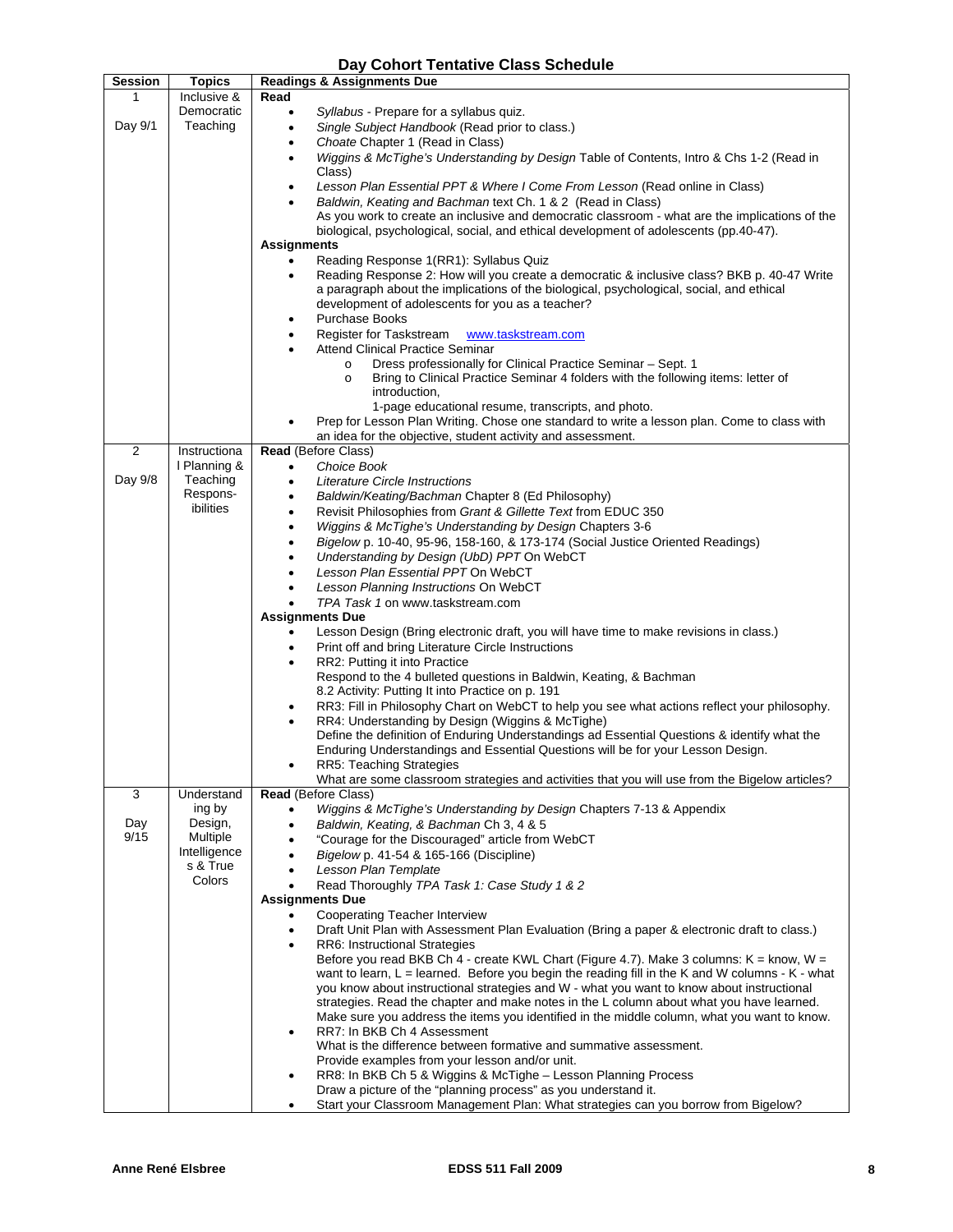|  | .<br><b>COVIDY</b><br>11 I G<br>$\ddot{\phantom{1}}$<br>sring<br>7.OF<br>- 162<br>--- |
|--|---------------------------------------------------------------------------------------|
|  |                                                                                       |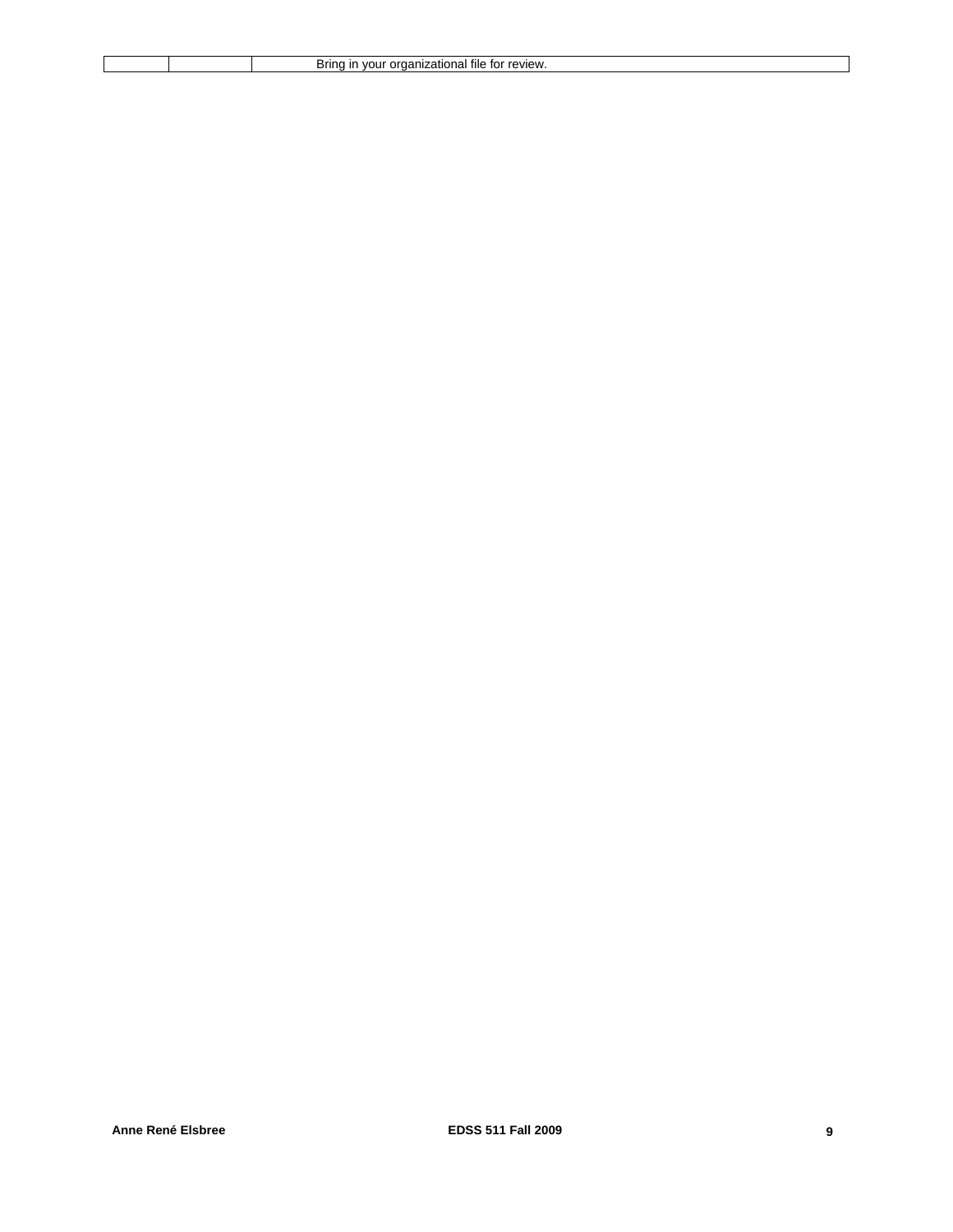| <b>Session</b> | <b>Topics</b>   | <b>Readings &amp; Assignments Due</b>                                                                                                                                            |
|----------------|-----------------|----------------------------------------------------------------------------------------------------------------------------------------------------------------------------------|
|                |                 | Read (Before Class)                                                                                                                                                              |
| 4              | Different-      | Choate Part I Ch. 1-3, Preview Part II & III<br>$\bullet$                                                                                                                        |
|                | iation          | Tomlinson Part I and Part II (Read your choice of unit.)<br>٠                                                                                                                    |
| Day            |                 | Review Villa & Thousand Text<br>٠                                                                                                                                                |
| 9/22           |                 | Charles (Chapters 1-2, 14-15 & Jigsaw Chapters 3-13 & Handouts)<br>$\bullet$                                                                                                     |
|                |                 | Turnbull & Turnbull's Exceptional Lives - Assigned Category for Strategy Matrix<br>٠                                                                                             |
|                |                 | <b>Differentiation Strategy Rubric</b><br>$\bullet$                                                                                                                              |
|                |                 | <b>Differentiation Strategy Matrix Sample</b>                                                                                                                                    |
|                |                 | Read Thoroughly TPA Task 1: Case Studies 3 & 4                                                                                                                                   |
|                |                 | <b>Assignments Due</b><br>Differentiation Strategy Matrix: Create a strategy matrix on one category. Bring e-draft to class.                                                     |
|                |                 | RR 9: Supporting Students with Special Education Needs<br>$\bullet$                                                                                                              |
|                |                 | What are your fears or concerns regarding teaching any of the student populations described in                                                                                   |
|                |                 | the Choate and Villa/Thousand readings? Be prepared to discuss and brainstorm strategies.                                                                                        |
|                |                 | RR10: Identify which philosophies from Grant & Gillette fit your discipline approach. Be<br>$\bullet$                                                                            |
|                |                 | prepared to teach your discipline and provide examples of implementation (preventive,                                                                                            |
|                |                 | supportive & corrective).                                                                                                                                                        |
|                |                 | Draft of Task 1: Case Study 3 ELL Adaptations & Case Study 4 Special Ed Adaptations                                                                                              |
|                |                 | SST TPE 6D<br>$\bullet$                                                                                                                                                          |
|                |                 | This class is for you to meet with your peers and work on your TPA, unit plan and choice book                                                                                    |
| 5              | <b>TPA Prep</b> | presentation. The computer lab (UH 273) is reserved for our class time, but you can meet in a place of                                                                           |
| Day            |                 | your choice.                                                                                                                                                                     |
| 9/29           |                 | Meet with your subject area peers to prepare for TPA Task 1. Read through the task and supports on                                                                               |
|                |                 | WebCT. Write a draft of your Task 1 response. With your subject area colleagues see if you can help                                                                              |
|                |                 | each other complete the task. Make sure you write your own response. If there are sections of the Task 1,                                                                        |
|                |                 | that you are unable to complete, make a list of questions you have to go over next week.                                                                                         |
|                |                 | Meet with your literature circle group. Complete your Literature Circle Assignment and prepare for the                                                                           |
|                |                 | poster presentation.                                                                                                                                                             |
|                |                 | Review last weeks' ppt, to complete all assignments for next class.<br>Complete a draft of your unit plan, and bring a paper as well as electronic copy to class. We will devote |
|                |                 | much of the next class to completing your unit plan.                                                                                                                             |
|                |                 | Read (Before Class)                                                                                                                                                              |
| 6              | Classroom       | Baldwin, Keating & Bachman Ch. 6 & 7, Instructional Resource A, p. 269-277 & Instructional<br>$\bullet$                                                                          |
|                | Manage-         | Resource D-G, p. 289-326                                                                                                                                                         |
| Day 6          | ment &          | Bigelow<br>$\bullet$                                                                                                                                                             |
| 10/6           | Unit            | P. 68-75, 133-140, 146-150 & 200-202 (Assessment)<br>$\circ$                                                                                                                     |
|                | Planning        | Chose 3 articles from 78-144 (Curriculum)<br>$\circ$                                                                                                                             |
|                | Workshop        | p. 212-230<br>$\circ$                                                                                                                                                            |
|                |                 | Unit Plan Instructions & Rubrics<br>Choice Book<br>$\bullet$                                                                                                                     |
|                |                 | <b>Assignments Due</b>                                                                                                                                                           |
|                |                 | Classroom Management Plan & Strategies                                                                                                                                           |
|                |                 | Unit Plan (with 1 lesson)<br>$\bullet$                                                                                                                                           |
|                |                 | RR11: From BKB Ch 7-8 Unit Planning - Highlight the strategies you want to implement.                                                                                            |
|                |                 | RR12: Bigelow Assessment Readings - What assessment strategies will you implement?<br>$\bullet$                                                                                  |
|                |                 | RR13: Bigelow Curriculum Ideas & Resources<br>$\bullet$                                                                                                                          |
|                |                 | Take notes on curriculum materials and ideas you want to use form Bigelow text.                                                                                                  |
|                |                 | RR14: Unit Plan Models & Interdisciplinary Thematic Unit Plan Model                                                                                                              |
|                |                 | In BKB IR D-F, how can the sample units assist you with your lesson and unit plan?<br>$\circ$                                                                                    |
|                |                 | In BKB IR G, how could you incorporate interdisciplinary theme and activities into<br>$\circ$<br>your unit?                                                                      |
|                |                 | Meet with Literature Circle to develop a draft of your presentation                                                                                                              |
|                |                 | Read (Before Class)                                                                                                                                                              |
| $\overline{7}$ | Choice          | Baldwin, Keating & Bachman Ch 10 & 11                                                                                                                                            |
|                | Book &          | <b>Standardized Assessment Review</b>                                                                                                                                            |
| Day            | Standard        | Jigsaw with your subject area group 4 sections of CA's assessment website @                                                                                                      |
| 10/13          | Assess-         | http://www.cde.ca.gov/ta                                                                                                                                                         |
|                | ments           | Each person will become an expert & teach:                                                                                                                                       |
|                |                 | <b>Standardized Testing Reporting (STAR)</b><br>1.<br>2.<br>Academic Performance Index (API)                                                                                     |
|                |                 | 3.<br>Adequate Yearly Progress (AYP)                                                                                                                                             |
|                |                 | 4.<br>California High School Exit Exam (CAHSEE)                                                                                                                                  |
|                |                 | <b>Assignment Due</b>                                                                                                                                                            |
|                |                 | <b>Choice Book Presentation</b>                                                                                                                                                  |
|                |                 | Choice Book Rubric                                                                                                                                                               |
|                |                 | <b>Choice Book Reflection</b>                                                                                                                                                    |
|                |                 | Self-Evaluation of Teacher Dispositions                                                                                                                                          |
|                |                 | <b>RR15: Standardized Assessment Review</b>                                                                                                                                      |
|                |                 | Create a 1-page handout on your standardized assessment. See guide.                                                                                                              |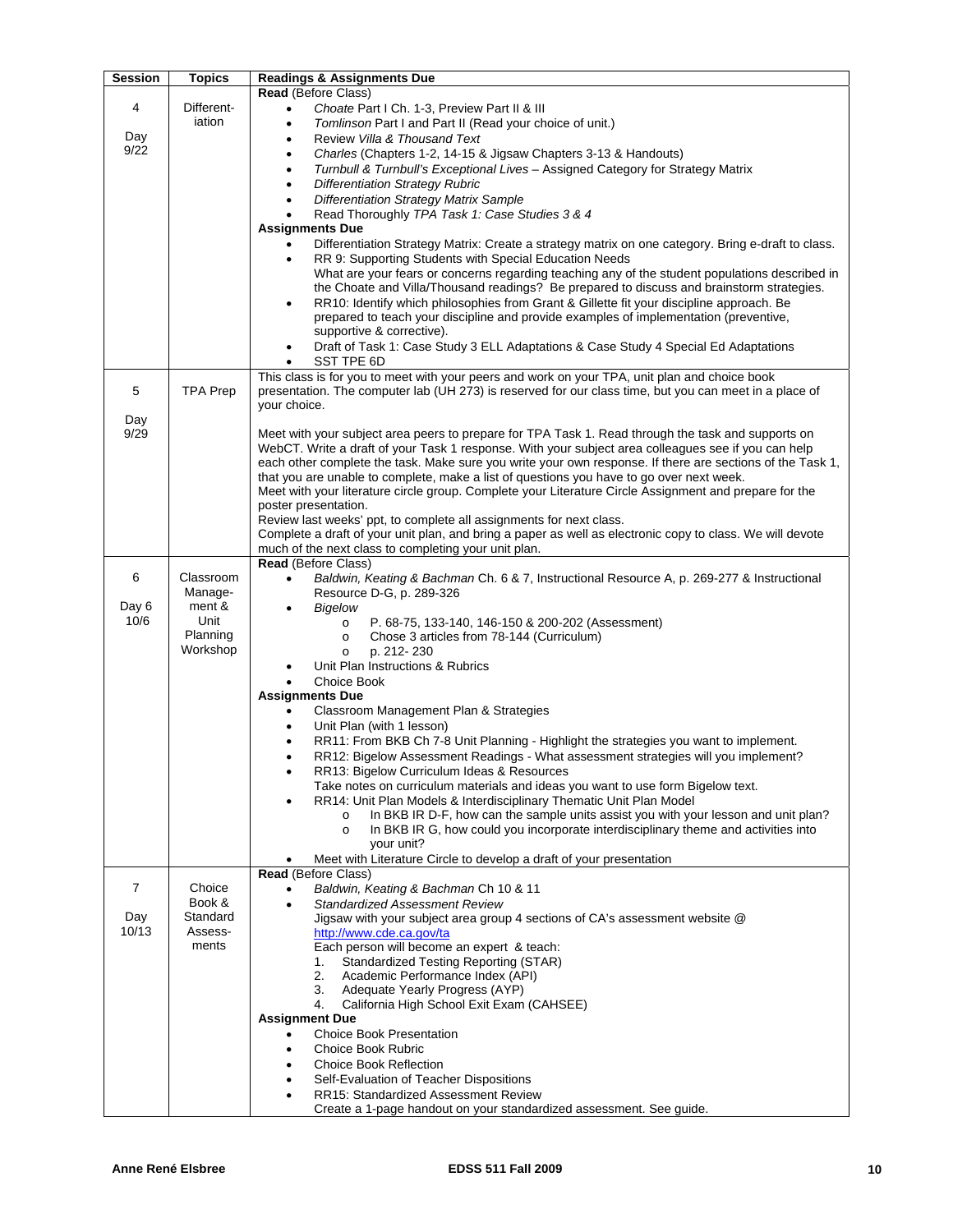| <b>Session</b> | Topics      | <b>Readings &amp; Assignments Due</b>                                                          |
|----------------|-------------|------------------------------------------------------------------------------------------------|
|                |             |                                                                                                |
| 8              | TPA Task    | Read - TPA Task 2                                                                              |
| Day            |             | Assignments Due - Complete TPA Task 2 and submit on taskstream. It is recommended to do Task 2 |
| 10/20          | Preparation | before clinical practice starts, so that you can focus and be successful with your students.   |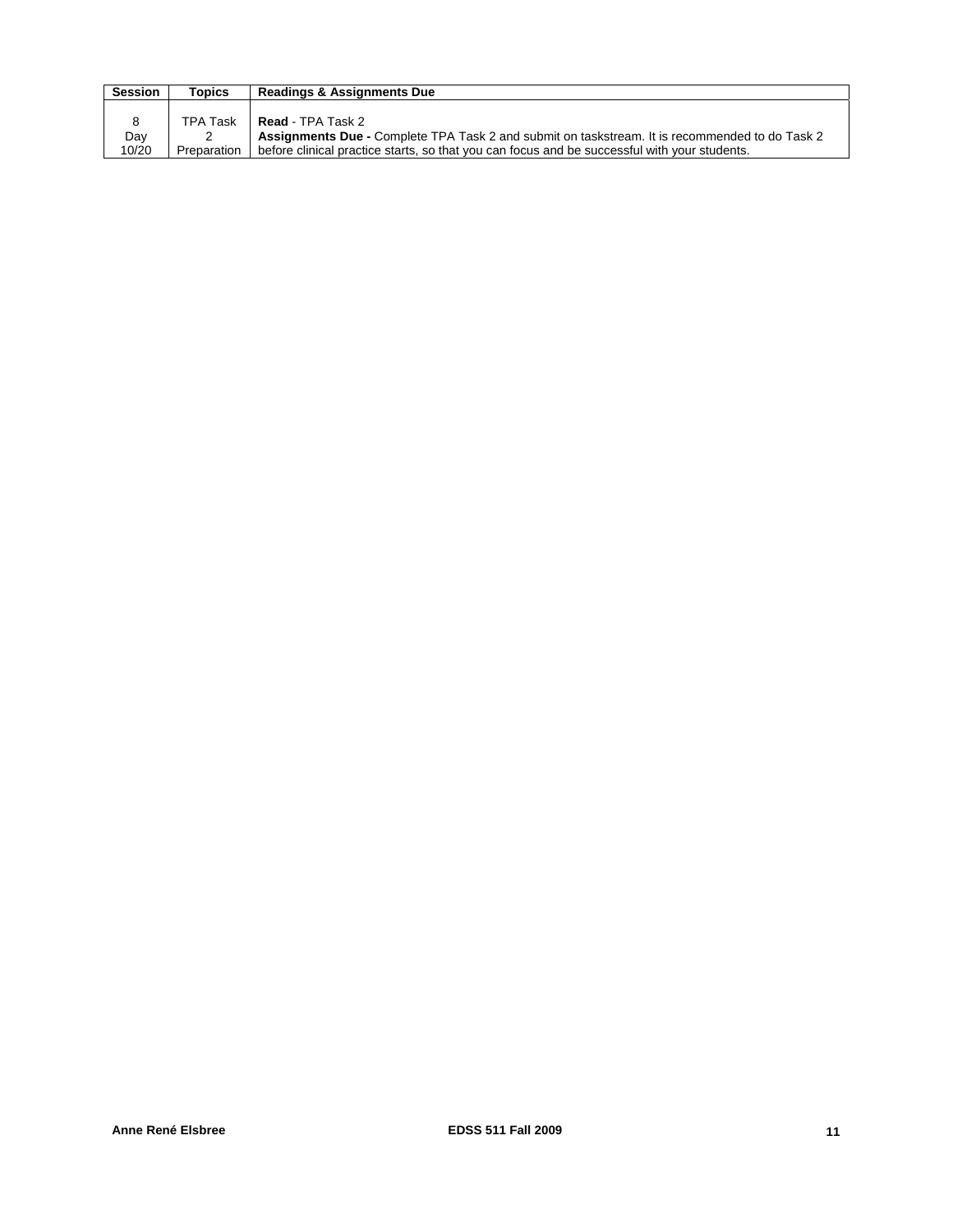## **Assignment Grading Sheet**

Print a copy for your records.

| Name                 | Content Area<br><u> 1980 - Jan Samuel Barbara, menyebara</u>                                |  |  |  |  |
|----------------------|---------------------------------------------------------------------------------------------|--|--|--|--|
| e-mail               | School Site                                                                                 |  |  |  |  |
| phone(s)             |                                                                                             |  |  |  |  |
| <b>Attendance</b>    |                                                                                             |  |  |  |  |
|                      | Sessions: #1 _____  #2 ______ #3 ______ #4 _____ #5 ______ #6 ______ #7 ______ #8 _____     |  |  |  |  |
| <b>Points</b>        | <b>Assignment</b>                                                                           |  |  |  |  |
| /15                  | Reading Responses (points awarded when all are complete)                                    |  |  |  |  |
| #1 _________         | $#2$ $#3$ $#3$ $#4$ $#5$<br>$#6$ $#7$ $#8$                                                  |  |  |  |  |
|                      | #9 _____ #10 _____      #11 _____ #12 _____ #13 _____ #14 _____<br>$#15$ <sub>_______</sub> |  |  |  |  |
| $\frac{1}{2}$ / 10   | Lesson Plan (Due Session 2)                                                                 |  |  |  |  |
| $\frac{\ }{\ }$ / 5  | Cooperating Teacher Interview (Due Session 3)                                               |  |  |  |  |
| $\frac{1}{2}$ / 10   | Draft Unit Plan with Assessment Plan Evaluation (Due Session 3)                             |  |  |  |  |
| $\frac{1}{\sqrt{5}}$ | Differentiation Strategy Matrix (Due Session 4)                                             |  |  |  |  |
| $\frac{1}{2}$ / 5    | TPE 6D from Student Study Team (Due Session 4)                                              |  |  |  |  |
| $\frac{\ }{\ }$ / 10 | Classroom Management Plan & Strategies (Due Session 6)                                      |  |  |  |  |
| $\frac{1}{25}$       | Task Stream Unit Plan (Due Session 6)                                                       |  |  |  |  |
| $\frac{1}{\sqrt{5}}$ | Disposition Self-Evaluation (Due Session 7)                                                 |  |  |  |  |
| $\frac{\ }{\ }$ / 10 | Choice Book Assignment (Due Session 7)                                                      |  |  |  |  |
|                      | Subtract the Number Hours (or portions of an hour) Absent X 3 points                        |  |  |  |  |
|                      | 10 max Make Up - Extra Credit Assignment Options _______________________________            |  |  |  |  |
|                      | $100 =$ Total & Grade                                                                       |  |  |  |  |

Make up assignments must be turned in 1 week from absence. The extra credit assignment is due Week 5.

| <b>Grading Scale</b> |                 |                     |         |                |
|----------------------|-----------------|---------------------|---------|----------------|
| $A = 93 - 100$       | $B + = 86 - 89$ | $C_{\pm} = 77 - 79$ |         |                |
| $A=90-92$            | $B = 83 - 86$   | $C = 73-76$         | D=60-69 | F=59 or lower. |
|                      | $B=80-82$       | $C - 70 - 72$       |         |                |
| __                   |                 |                     |         |                |

**If you do not earn a C+ or higher in this course - you must repeat the course to earn your credential.**